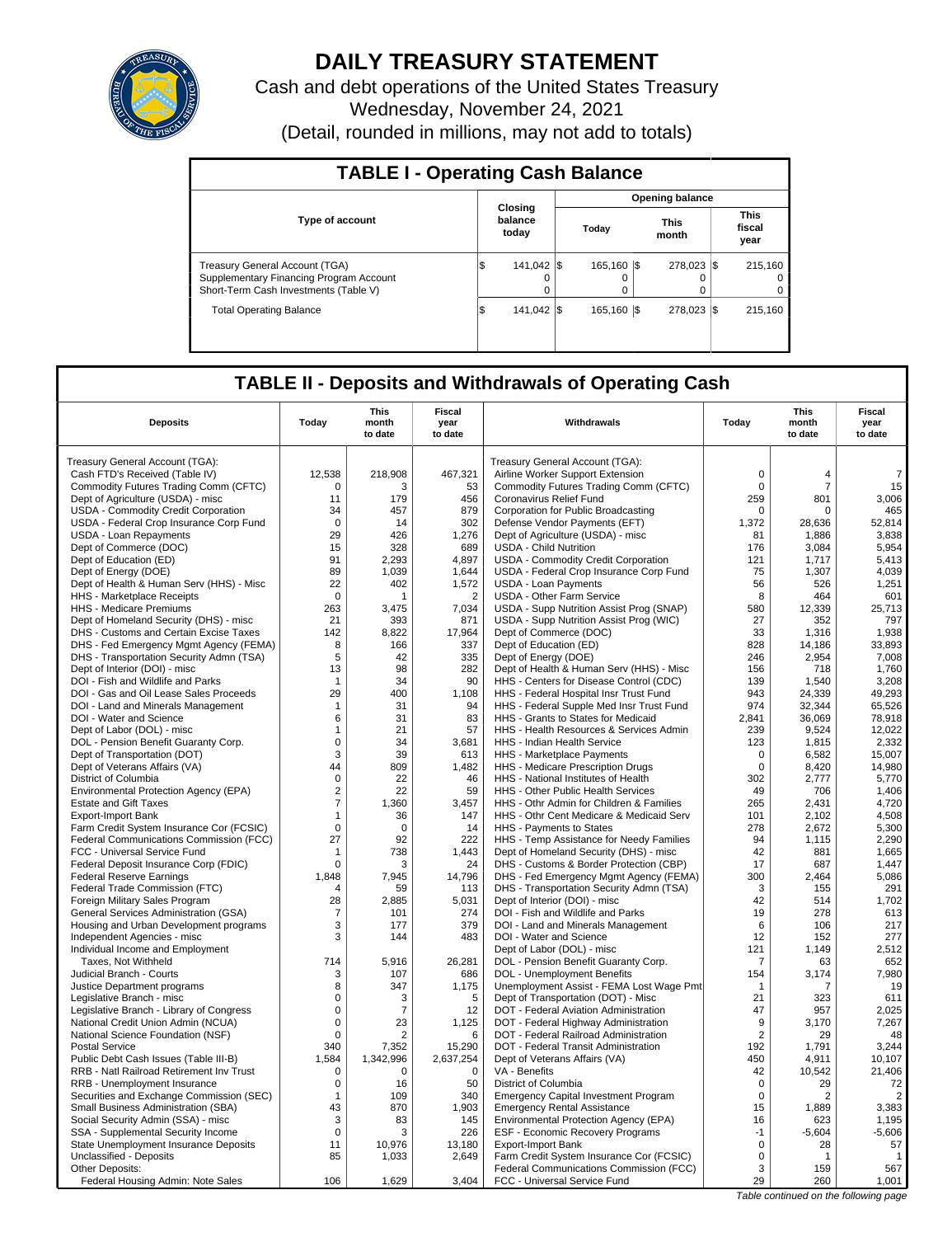|                                                                                                      |          |                                 |                           | <b>TABLE II cont. - Deposits and Withdrawals of Operating Cash</b>                                    |                    |                                              |                           |
|------------------------------------------------------------------------------------------------------|----------|---------------------------------|---------------------------|-------------------------------------------------------------------------------------------------------|--------------------|----------------------------------------------|---------------------------|
| <b>Deposits</b>                                                                                      | Today    | <b>This</b><br>month<br>to date | Fiscal<br>year<br>to date | Withdrawals                                                                                           |                    | <b>This</b><br>month<br>to date              | Fiscal<br>year<br>to date |
|                                                                                                      |          |                                 |                           | Federal Deposit Insurance Corp (FDIC)                                                                 | 3                  | 29                                           | 85                        |
|                                                                                                      |          |                                 |                           | Federal Employees Insurance Payments                                                                  | 954                | 7,185                                        | 15,167                    |
|                                                                                                      |          |                                 |                           | Federal Salaries (EFT)                                                                                | 59                 | 11,567                                       | 30,801                    |
|                                                                                                      |          |                                 |                           | Federal Trade Commission (FTC)                                                                        | 30                 | 37                                           | 47                        |
|                                                                                                      |          |                                 |                           | General Services Administration (GSA)                                                                 | 152                | 2,076                                        | 4,171                     |
|                                                                                                      |          |                                 |                           | Housing and Urban Development programs                                                                | 133                | 5,724                                        | 12,013                    |
|                                                                                                      |          |                                 |                           | Independent Agencies - misc                                                                           | 34                 | 378                                          | 745                       |
|                                                                                                      |          |                                 |                           | Interest on Treasury Securities                                                                       | $\mathbf 0$        | 50,667                                       | 53,636                    |
|                                                                                                      |          |                                 |                           | IRS - Advanced Child Tax Credit (EFT)                                                                 | 1                  | 13,648                                       | 27,144                    |
|                                                                                                      |          |                                 |                           | IRS - Economic Impact Payments (EFT)                                                                  | 78                 | 843                                          | 1,495                     |
|                                                                                                      |          |                                 |                           | IRS Tax Refunds Business (EFT)                                                                        | 69                 | 2,592                                        | 5,705                     |
|                                                                                                      |          |                                 |                           | IRS Tax Refunds Individual (EFT)                                                                      | 823                | 4,705                                        | 12,100                    |
|                                                                                                      |          |                                 |                           | Judicial Branch - Courts                                                                              | 7                  | 118                                          | 270                       |
|                                                                                                      |          |                                 |                           |                                                                                                       | 96                 | 1,468                                        | 2,846                     |
|                                                                                                      |          |                                 |                           | Justice Department programs<br>Legislative Branch - misc                                              | 5                  | 98                                           | 246                       |
|                                                                                                      |          |                                 |                           |                                                                                                       | $\overline{2}$     | 123                                          | 149                       |
|                                                                                                      |          |                                 |                           | Legislative Branch - Library of Congress                                                              |                    |                                              |                           |
|                                                                                                      |          |                                 |                           | <b>NASA</b>                                                                                           | 558                | 2,030                                        | 3,522                     |
|                                                                                                      |          |                                 |                           | National Credit Union Admin (NCUA)                                                                    | $\Omega$           | 8                                            | 24                        |
|                                                                                                      |          |                                 |                           | National Science Foundation (NSF)                                                                     | 55                 | 490                                          | 1.108                     |
|                                                                                                      |          |                                 |                           | Postal Service Money Orders and Other                                                                 | 125                | 2,693                                        | 6,046                     |
|                                                                                                      |          |                                 |                           | Public Debt Cash Redemp. (Table III-B)                                                                | 1,590              | 1,230,244                                    | 2,281,639                 |
|                                                                                                      |          |                                 |                           | Railroad Retirement Board (RRB) - misc                                                                | $\mathbf 0$        | 1                                            | 9                         |
|                                                                                                      |          |                                 |                           | <b>RRB - Benefit Payments</b>                                                                         | $\mathbf{1}$       | 1,156                                        | 2,314                     |
|                                                                                                      |          |                                 |                           | Securities and Exchange Commission (SEC)                                                              | 2                  | 106                                          | 213                       |
|                                                                                                      |          |                                 |                           | Small Business Administration (SBA)                                                                   | 2,834              | 48,123                                       | 100,451                   |
|                                                                                                      |          |                                 |                           | Social Security Admin (SSA) - misc                                                                    | 12                 | 276                                          | 669                       |
|                                                                                                      |          |                                 |                           | SSA - Benefits Payments                                                                               | 20,548             | 84,846                                       | 170,053                   |
|                                                                                                      |          |                                 |                           | SSA - Supplemental Security Income                                                                    | 0                  | 4,483                                        | 8,974                     |
|                                                                                                      |          |                                 |                           | <b>Transportation Services</b>                                                                        | $\mathbf 0$        | 0                                            | 683                       |
|                                                                                                      |          |                                 |                           | Other Withdrawals:                                                                                    |                    |                                              |                           |
|                                                                                                      |          |                                 |                           | <b>State Department</b>                                                                               | 102                | 2,244                                        | 3,433                     |
|                                                                                                      |          |                                 |                           | Tennessee Valley Authority (net)                                                                      | $-115$             | $-134$                                       | $-157$                    |
|                                                                                                      |          |                                 |                           | Thrift Savings Plan Transfer                                                                          | 383                | 5,158                                        | 10,277                    |
|                                                                                                      |          |                                 |                           | Unclassified                                                                                          | 1,862              | 26,042                                       | 50.843                    |
| <b>Total Other Deposits</b><br>Change in Balance of Uncollected                                      | 106      | 2,592                           | 16,736                    | Total, Other Withdrawals                                                                              | 2,231              | 54,257                                       | 106,833                   |
| Funds                                                                                                | 0        | 0                               | $\mathbf 0$               |                                                                                                       |                    |                                              |                           |
| <b>Transfers from Depositaries</b>                                                                   | $\Omega$ | 0                               | 0                         | <b>Transfers to Depositaries</b>                                                                      | 0                  | 0                                            | 0                         |
| <b>Total TGA Deposits</b>                                                                            | 18,201   | 1,624,463                       | 3,256,674                 | <b>Total TGA Withdrawals</b>                                                                          | 42,318             | 1,761,444                                    | 3,330,792                 |
| Short-Term Cash Investments:<br>Transfers from TGA (Table V)<br>Total Deposits (excluding transfers) | $\Omega$ | 0<br>18,201   \$ 1,624,463   \$ | $\mathbf 0$<br>3,256,674  | Short-Term Cash Investments:<br>Transfers to TGA (Table V)<br>Total Withdrawals (excluding transfers) | ∩                  | $\Omega$<br>42,318 \$ 1,761,444 \$ 3,330,792 |                           |
|                                                                                                      |          |                                 |                           | Net Change in Operating Cash Balance                                                                  | \$<br>$-24,117$ \$ | $-136,981$ \$                                | $-74,117$                 |

|                                          |                                          |                               |                                  |            | <b>TABLE III-A - Public Debt Transactions</b> |       |                  |                                 |  |                           |
|------------------------------------------|------------------------------------------|-------------------------------|----------------------------------|------------|-----------------------------------------------|-------|------------------|---------------------------------|--|---------------------------|
| <b>Issues</b>                            | <b>This</b><br>Today<br>month<br>to date |                               | <b>Fiscal</b><br>vear<br>to date |            | <b>Redemptions</b>                            | Todav |                  | <b>This</b><br>month<br>to date |  | Fiscal<br>year<br>to date |
| Marketable:                              |                                          |                               |                                  |            | Marketable:                                   |       |                  |                                 |  |                           |
| Bills:                                   |                                          |                               |                                  |            | <b>Bills</b>                                  |       | $0 \,$ $\upbeta$ | 876,170 \$                      |  | 1,839,551                 |
| <b>Regular Series</b>                    |                                          | $-5$ $\sqrt{5}$<br>607,174 \$ |                                  | 1,288,532  | <b>Notes</b>                                  |       | 0                | 281,986                         |  | 317,985                   |
| <b>Cash Management Series</b>            | 0                                        | 260,004                       |                                  | 680,015    | <b>Bonds</b>                                  |       | $\Omega$         | 30,632                          |  | 30,632                    |
| <b>Notes</b>                             |                                          | 382,401                       |                                  | 504,624    | <b>Federal Financing Bank</b>                 |       |                  | ∩                               |  |                           |
| <b>Bonds</b>                             |                                          | 65,902                        |                                  | 91,707     | Nonmarketable:                                |       |                  |                                 |  |                           |
| Inflation-Protected Securities Increment | 151                                      | 3,824                         |                                  | 7,188      | United States Savings Securities              |       | 33               | 699                             |  | 1,488                     |
| Federal Financing Bank                   |                                          |                               | $\Omega$                         | $\Omega$   | <b>Government Account Series</b>              |       | 286,388          | 5,272,464                       |  | 11,924,553                |
| Nonmarketable:                           |                                          |                               |                                  |            | Hope Bonds                                    |       | $\Omega$         | $\Omega$                        |  | $\Omega$                  |
| United States Savings Securities:        |                                          |                               |                                  |            | <b>Domestic Series</b>                        |       |                  | 4,190                           |  | 4,190                     |
| Cash Issue Price                         | 39                                       | 913                           |                                  | 1,180      | <b>Foreign Series</b>                         |       |                  | $\Omega$                        |  |                           |
| Interest Increment                       |                                          | 349                           |                                  | 724        | <b>State and Local Series</b>                 |       |                  | 6,442                           |  | 23,449                    |
| <b>Government Account Series</b>         | 286,229                                  | 5,151,875                     |                                  | 12,037,292 | Other                                         |       | 1,556            | 29,853                          |  | 64,071                    |
| Hope Bonds                               |                                          |                               |                                  |            |                                               |       |                  |                                 |  |                           |
| <b>Domestic Series</b>                   |                                          |                               |                                  |            |                                               |       |                  |                                 |  |                           |
| <b>Foreign Series</b>                    |                                          |                               | $\Omega$                         |            |                                               |       |                  |                                 |  |                           |
| State and Local Series                   |                                          |                               |                                  | 10,259     |                                               |       |                  |                                 |  |                           |
| Other                                    | 1,550                                    | 29,892                        |                                  | 64,143     | <b>Total Redemptions</b>                      |       | 287,978 \$       | $6,502,436$ \\$                 |  | 14,205,920                |
| <b>Total Issues</b>                      | 287,966 \$                               | $6,502,334$ \$                |                                  | 14,685,664 | Net Change in Public Debt Outstanding         |       | $-12$ \$         | $-102$ \$                       |  | 479,744                   |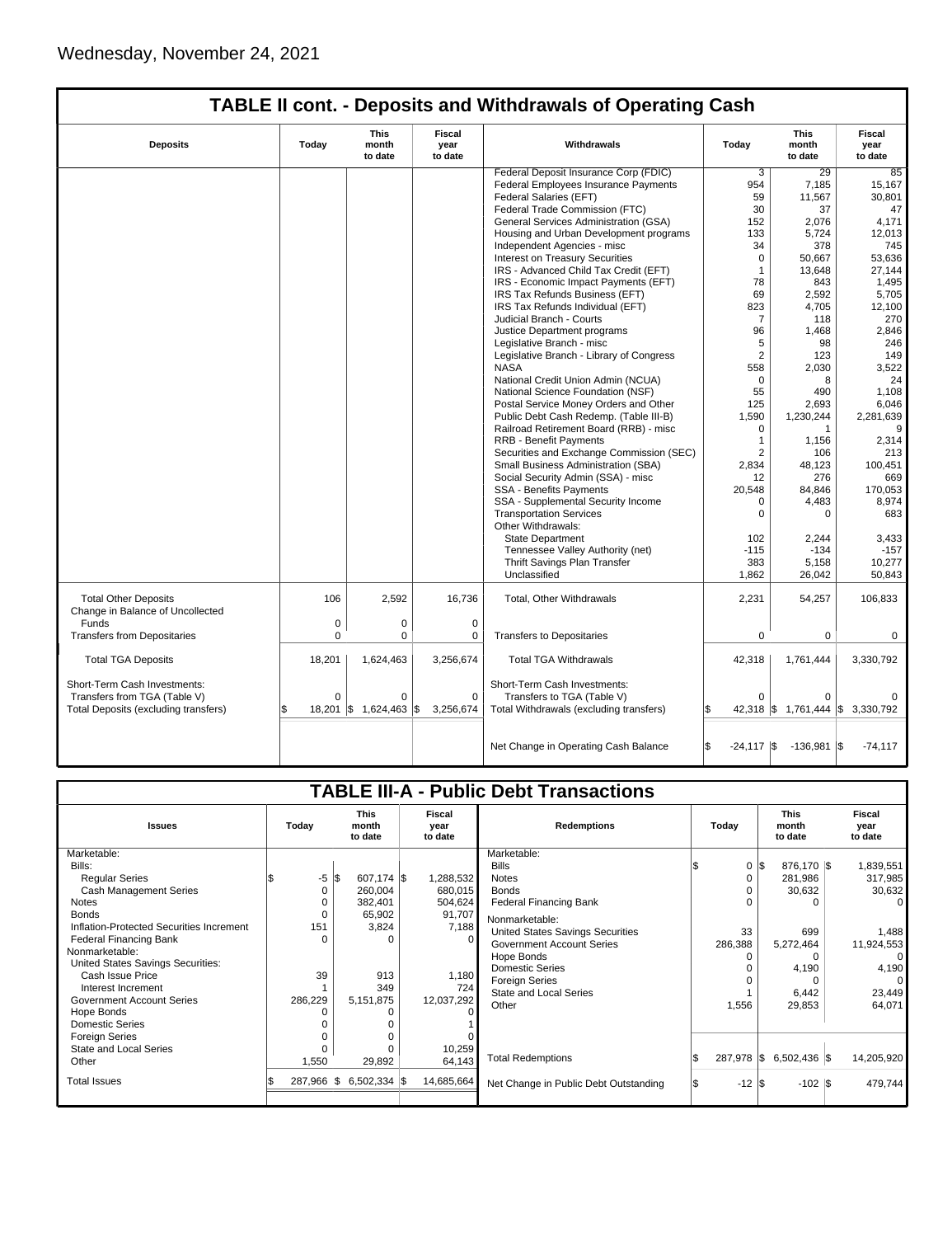| <b>TABLE III-B - Adjustment of Public Debt</b><br><b>Transactions to Cash Basis</b> |     |            |     |                                 |                                 |  |  |  |  |  |
|-------------------------------------------------------------------------------------|-----|------------|-----|---------------------------------|---------------------------------|--|--|--|--|--|
| <b>Transactions</b>                                                                 |     | Today      |     | <b>This</b><br>month<br>to date | Fiscal<br>year<br>to date       |  |  |  |  |  |
| Public Debt Cash Issues:                                                            |     |            |     |                                 |                                 |  |  |  |  |  |
| Public Debt Issues (Table III-A)                                                    | l\$ | 287,966 \$ |     |                                 | 6,502,334 \$14,685,664          |  |  |  |  |  |
| Premium on New Issues                                                               |     | n          |     | $\Omega$                        | 1,787                           |  |  |  |  |  |
| Discount on New Issues:                                                             |     |            |     |                                 |                                 |  |  |  |  |  |
| Bills $(-)$                                                                         |     | 0          |     | 189                             | 372                             |  |  |  |  |  |
| Bonds and Notes (-)                                                                 |     | $\Omega$   |     | 3,101                           | 4.640                           |  |  |  |  |  |
| Federal Financing Bank (-)                                                          |     | O          |     | $\Omega$                        | $\Omega$                        |  |  |  |  |  |
| Government Account Transactions (-)                                                 |     | 286,229    |     | 5,151,875                       | 12,037,292                      |  |  |  |  |  |
| Hope Bonds (-)                                                                      |     |            |     |                                 |                                 |  |  |  |  |  |
| Interest Increment on United States                                                 |     |            |     |                                 |                                 |  |  |  |  |  |
| Savings Securities (-)                                                              |     | 1          |     | 349                             | 724                             |  |  |  |  |  |
| Inflation-Protected Securities Increment                                            |     | 151        |     | 3.824                           | 7,169                           |  |  |  |  |  |
| <b>Total Public Debt Cash Issues</b>                                                |     |            |     |                                 |                                 |  |  |  |  |  |
| Deposited in TGA                                                                    | S   | 1,584      | 1\$ | $1,342,996$ \$                  | 2,637,254                       |  |  |  |  |  |
| <b>Public Debt Cash Redemptions:</b>                                                |     |            |     |                                 |                                 |  |  |  |  |  |
| Public Debt Redemptions (Table III-A)                                               | \$  | 287.978    | l\$ |                                 | 6,502,436 \$14,205,920          |  |  |  |  |  |
| Premium on Debt Buyback Operation                                                   |     | $\Omega$   |     | ი                               | ი                               |  |  |  |  |  |
| Discount on Debt Buyback Operation (-)                                              |     | $\Omega$   |     | Ω                               | Ω                               |  |  |  |  |  |
| Federal Financing Bank (-)                                                          |     | 0          |     | o                               | n                               |  |  |  |  |  |
| Government Account Transactions (-)                                                 |     | 286,388    |     | 5,272,192                       | 11,924,281                      |  |  |  |  |  |
| Hope Bonds (-)                                                                      |     | n          |     |                                 |                                 |  |  |  |  |  |
| <b>Total Public Debt Cash Redemptions</b>                                           |     |            |     |                                 |                                 |  |  |  |  |  |
| Withdrawn from TGA                                                                  | \$  |            |     |                                 | 1,590 \$ 1,230,244 \$ 2,281,639 |  |  |  |  |  |

| <b>TABLE III-C - Debt Subject to Limit</b>                                        |                           |                                                           |                           |                           |  |  |  |  |  |  |
|-----------------------------------------------------------------------------------|---------------------------|-----------------------------------------------------------|---------------------------|---------------------------|--|--|--|--|--|--|
|                                                                                   | Closing                   |                                                           | Opening balance           |                           |  |  |  |  |  |  |
| <b>Balance Transactions</b>                                                       | balance<br>today          | Today                                                     | <b>This</b><br>month      | Fiscal<br>year            |  |  |  |  |  |  |
| Debt Held by the Public<br>Intragovernmental Holdings<br><b>Total Public Debt</b> | \$22,651,368<br>6,257,295 | \$22,645,808<br>6,262,867                                 | \$22,637,090<br>6,271,676 | \$22,282,900<br>6,146,018 |  |  |  |  |  |  |
| Outstanding<br>Less: Debt Not<br>Subject to Limit:                                | 28,908,663                | 28,908,675                                                | 28,908,765                | 28,428,919                |  |  |  |  |  |  |
| Other Debt                                                                        | 478                       | 478                                                       | 478                       | 478                       |  |  |  |  |  |  |
| <b>Unamortized Discount</b>                                                       | 20.694                    | 20,706                                                    | 20,797                    | 20,950                    |  |  |  |  |  |  |
| <b>Federal Financing Bank</b>                                                     | 6,053                     | 6,053                                                     | 6,053                     | 6,053                     |  |  |  |  |  |  |
| Hope Bonds                                                                        | ŋ                         | n                                                         | n                         | n                         |  |  |  |  |  |  |
| Plus: Other Debt Subject to Limit<br>Guaranteed Debt of                           |                           |                                                           |                           |                           |  |  |  |  |  |  |
| Government Agencies                                                               | $\Omega$                  | $\Omega$                                                  | $\Omega$                  | $\Omega$                  |  |  |  |  |  |  |
| <b>Total Public Debt</b><br>Subject to Limit                                      |                           | \$28,881,438   \$28,881,438   \$28,881,438   \$28,401,438 |                           |                           |  |  |  |  |  |  |
| <b>Statutory Debt Limit</b>                                                       | \$28,881,463              | \$28,881,463                                              | \$28,881,463              | \$28,401,463              |  |  |  |  |  |  |

| Today |                                             |  | <b>This</b><br>month<br>to date                         | <b>Fiscal</b><br>year<br>to date                                                                  |
|-------|---------------------------------------------|--|---------------------------------------------------------|---------------------------------------------------------------------------------------------------|
| l\$   | 11,561<br>220<br>34<br>599<br>126<br>2<br>5 |  | 207,943<br>5,239<br>343<br>5,060<br>6,619<br>528<br>692 | 428,200<br>21,439<br>765<br>10,221<br>22,982<br>740<br>1,086                                      |
| \$    | 12,547                                      |  |                                                         | 485,434                                                                                           |
| \$    | 105<br>12,433                               |  | 216,581                                                 | 4,376<br>462,945                                                                                  |
| \$    | 12,538                                      |  | 218,908                                                 | 467,321                                                                                           |
|       | 8                                           |  | 7,517                                                   | 18,113                                                                                            |
| \$    | 12,547                                      |  |                                                         | 485,434                                                                                           |
|       |                                             |  | l\$<br>1\$<br>l\$<br>1\$<br>l\$                         | <b>TABLE IV - Federal Tax Deposits</b><br>l\$<br>$226,425$ \$<br>$2,326$ \\$<br>l\$<br>226,425 \$ |

| <b>TABLE V - Short-Term Cash Investments</b> |   |                           |     |   |     |          |     |       |  |
|----------------------------------------------|---|---------------------------|-----|---|-----|----------|-----|-------|--|
|                                              |   | <b>Type of Depositary</b> |     |   |     |          |     |       |  |
| <b>Balance Transactions</b>                  |   | А                         |     | в |     | С        |     | Total |  |
| Opening Balance Today<br>Deposits:           | S | 0                         | 1\$ | 0 | I\$ | $\Omega$ | l\$ |       |  |
| <b>Transfers to Depositaries</b>             |   | O                         |     | 0 |     | $\Omega$ |     |       |  |
| <b>Special Direct Investment</b>             |   | O                         |     | O |     | 0        |     |       |  |
| Term Investment                              |   | O                         |     | O |     | 0        |     |       |  |
| Repo Investment                              |   | O                         |     | ŋ |     | U        |     |       |  |
| Withdrawals:                                 |   |                           |     |   |     |          |     |       |  |
| <b>Treasury Initiated</b>                    |   | O                         |     | 0 |     | 0        |     |       |  |
| Depositary Initiated                         |   | O                         |     | O |     | 0        |     |       |  |
| <b>Special Direct Investment</b>             |   | Ω                         |     | O |     | 0        |     |       |  |
| <b>Term Investment</b>                       |   | Ω                         |     | O |     | 0        |     |       |  |
| Repo Investment                              |   | 0                         |     | 0 |     | 0        |     |       |  |
| Closing Balance Today                        |   | 0                         | I\$ | 0 | 13  | 0        | I\$ |       |  |

| <b>TABLE VI - Income Tax Refunds Issued</b> |     |       |                                 |        |    |                           |  |  |  |  |  |
|---------------------------------------------|-----|-------|---------------------------------|--------|----|---------------------------|--|--|--|--|--|
| Classification                              |     | Todav | <b>This</b><br>month<br>to date |        |    | Fiscal<br>year<br>to date |  |  |  |  |  |
| IRS - Advanced Child Tax Credit (Checks)    | l\$ | 4     | 1\$                             | 2.021  | 15 | 4,039                     |  |  |  |  |  |
| IRS - Advanced Child Tax Credit (EFT)       |     | 1     |                                 | 13.648 |    | 27,144                    |  |  |  |  |  |
| IRS - Economic Impact Payments (Checks)     |     | 1     |                                 | 767    |    | 1.702                     |  |  |  |  |  |
| IRS - Economic Impact Payments (EFT)        |     | 78    |                                 | 843    |    | 1,495                     |  |  |  |  |  |
| IRS Tax Refunds Business (Checks)           |     | 12    |                                 | 11,457 |    | 18,034                    |  |  |  |  |  |
| IRS Tax Refunds Business (EFT)              |     | 69    |                                 | 2,592  |    | 5.705                     |  |  |  |  |  |
| IRS Tax Refunds Individual (Checks)         |     | 52    |                                 | 3,532  |    | 8,495                     |  |  |  |  |  |
| IRS Tax Refunds Individual (EFT)            |     | 823   |                                 | 4.705  |    | 12,100                    |  |  |  |  |  |
|                                             |     |       |                                 |        |    |                           |  |  |  |  |  |

### **Daily Treasury Statement Footnotes:**

#### **General Footnotes and Statements:**

This statement summarizes the United States Treasury's cash and debt operations for the Federal Government. Treasury's operating cash is maintained in an account at the Federal Reserve Bank of New York and in short-term cash investments. Treasury minimized and then suspended its short-term cash investment program beginning in November 2008, but anticipates investing again when market conditions warrant. Major information sources include: Federal Reserve Banks, Treasury Regional Financial Centers, Internal Revenue Service Centers, various electronic systems, and information on the Public Debt. Information is presented on a modified cash basis. Deposits are reflected as received and withdrawals are reflected as processed.SOURCE: Bureau of the Fiscal Service, Department of the Treasury. Note: The Daily Treasury Statement (DTS) is available by 4:00 p.m. the following business day on the Fiscal Service website https://fiscal.treasury.gov/reports-statements/dts/. For more information, call the Cash Reporting Branch at 202-874-9789.

#### **TABLE III-A – Public Debt Transactions**

Stated at face value except for savings and retirement plan securities which are stated at current redemption value.